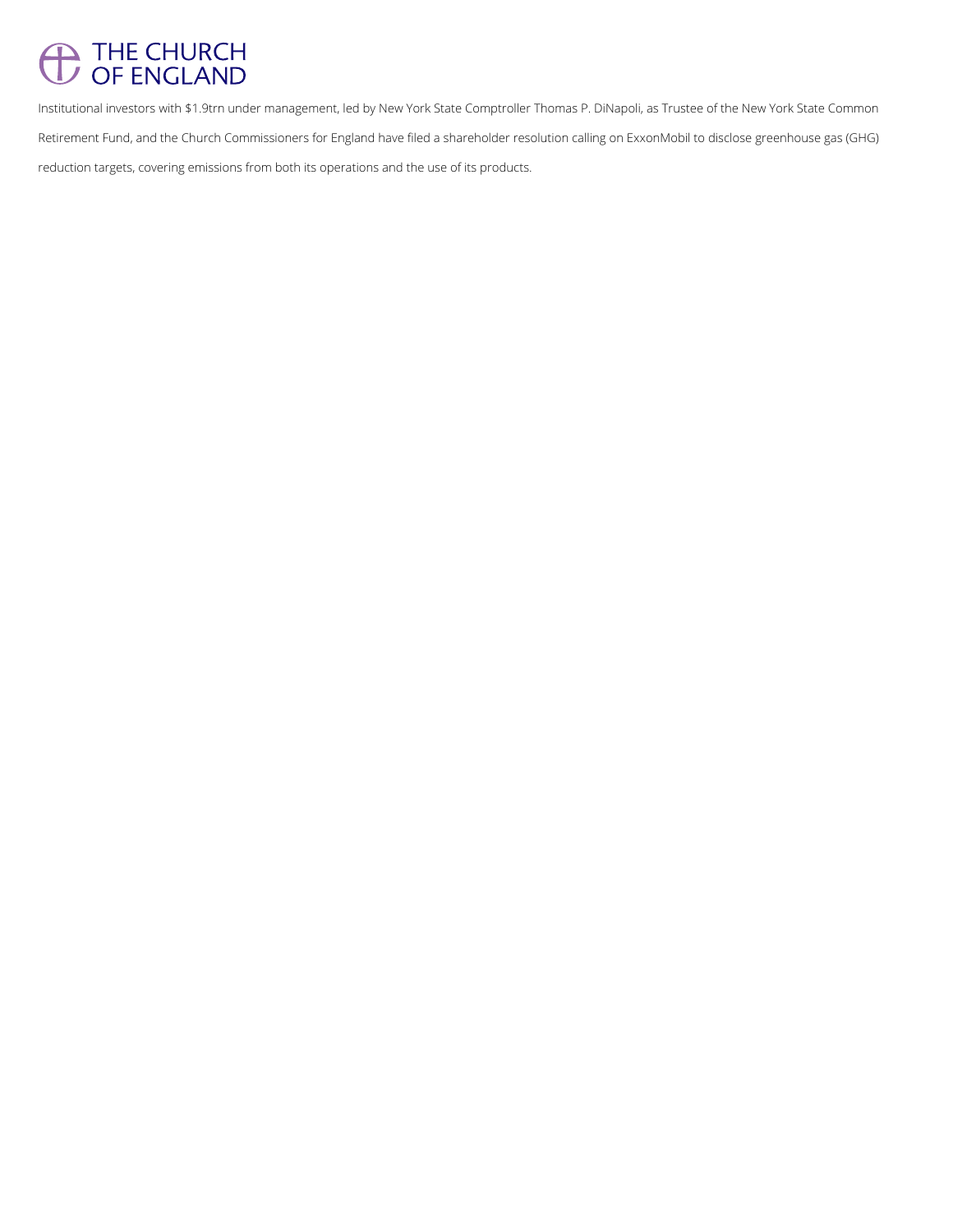Edward Mason, Head of Responsible Investment for the Church Commissioners, said: âDDWe want to see ExxonMobil develop a clear strategy for long-term sustainability, in line with international commitments for a safer climate. While we have been pleased to see ExxonMobil start to address the impact of climate change on its business over the past two years, the company has much more to do. Our request would bring Exxon in line with its biggest European peer, Shell, and we believe the board can and should support it.  $\partial D$ 

## Â

âDDExxonMobilâDDs lack of GHG emissions reduction targets puts it at odds with its industry peers that have taken such steps,âDD DiNapoli said. âDDThe world is transitioning to a lower carbon future and Exxon needs to demonstrate its ability to adapt or risk its bottom line along with investorsâl<sup>II</sup> confidence."

## Â

The resolution has been developed in line with the overarching expectations of the Climate Action 100+ initiative, of ensuring companies develop business strategies consistent with the Paris Agreement. Climate Action 100+ is a global investor initiative, engaging the worldâllDs largest corporate greenhouse gas emitters to seek to ensure they take necessary and sufficient action on climate change. It involves 310 investors with more than \$32 trillion under management as the largest shareholder engagement initiative on climate change. Â The ExxonMobil resolution comes just weeks after Shell and Climate Action 100+ signatory investors agreed to new climate goals, setting a significant precedent for the broader oil and gas industry and a challenge for other companies to follow suit.

âDDGlobal investors are increasingly calling on the companies that they own to demonstrate that they are prepared for a carbon-constrained future, a DDA said Andrew Logan, Director of Oil and Gas at the sustainability nonprofit organisation Ceres. Ceres is one of the founding partner organisations of Climate Action 100+ responsible for coordinating investor engagements in North America. A au DSetting ambitious goals consistent with the Paris Agreement to reduce heat-trapping greenhouse gas emissions ân and taking concrete steps to actualise those goals ân would be a sign to investors that Exxon is taking this issue seriously.  $\partial \mathbb{D}$ 

The resolution is expected to be the subject of a shareholder vote at ExxonMobilâDDs annual meeting in the spring of 2019.

The resolution, the first of its kind at ExxonMobil, asks the company to set short, medium and long-term GHG targets aligned with the goals established by the Paris Agreement to keep the increase in global average temperature to well below 2 degrees, and to pursue efforts to limit the increase to 1.5 degrees. ExxonMobilâDDs peers including Shell and Total have begun to set long-term emission reduction ambitions following investor engagement.

## Â

A previous resolution filed by New York State Common Retirement Fund and the Church Commissioners in 2017 won support from 62% of

shareholders and asked the company to disclose the impact of measures to combat climate change on its business. In response, ExxonMobil

released a first report in December 2017. New York State Common Retirement Fund, the Church Commissioners and other investors continue

to hold talks with ExxonMobil about the importance of releasing a more comprehensive disclosure report.